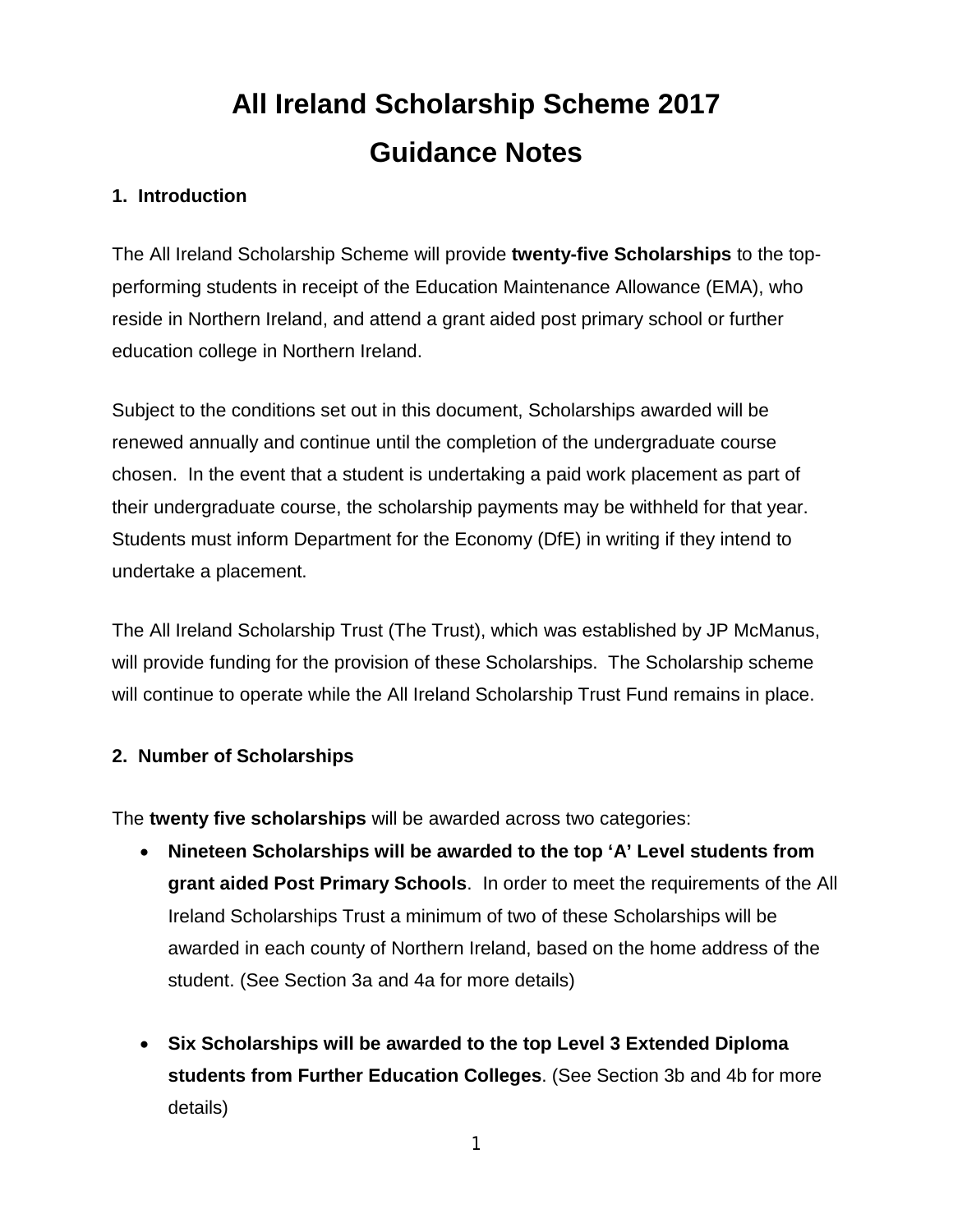### **3. Eligibility Criteria**

### **(a) Students from grant aided post primary Schools must**:

- Have completed a **minimum of three 'A' Levels** by the summer of 2017. (A levels offered by any awarding body will be accepted and this must be the first time that students have achieved overall grades in these A level subjects);
- Be in receipt of the **EMA** at the time of application; and
- Have been **conditionally accepted onto a full-time undergraduate degree course** in the United Kingdom, or the Republic of Ireland, in the academic year 2017/18. The Scholarship may be deferred for one academic year and for that period only, with prior written permission of the Trust and the academic institution. The Scholarship will, however, remain a 2017 Scholarship.

### **(b) Students from further education colleges must**:

- Have completed a **Level 3 Extended Diploma in the summer of 2017**;
- **Be in receipt of the EMA** at the time of application; and
- Have been **conditionally accepted onto a full-time undergraduate degree course** in the United Kingdom, or the Republic of Ireland, in the academic years 2017/18. The Scholarship may be deferred for one academic year and for that period only, with prior written permission of the Trust and the academic institution. The Scholarship will, however, remain a 2017 scholarship.

# **4. Application and Selection Process**

Details of the Scholarships and downloadable application forms will be available from NI Direct [\(www.nidirect.gov.uk/articles/all-ireland-scholarships\)](https://www.nidirect.gov.uk/articles/all-ireland-scholarships) and on the Council for the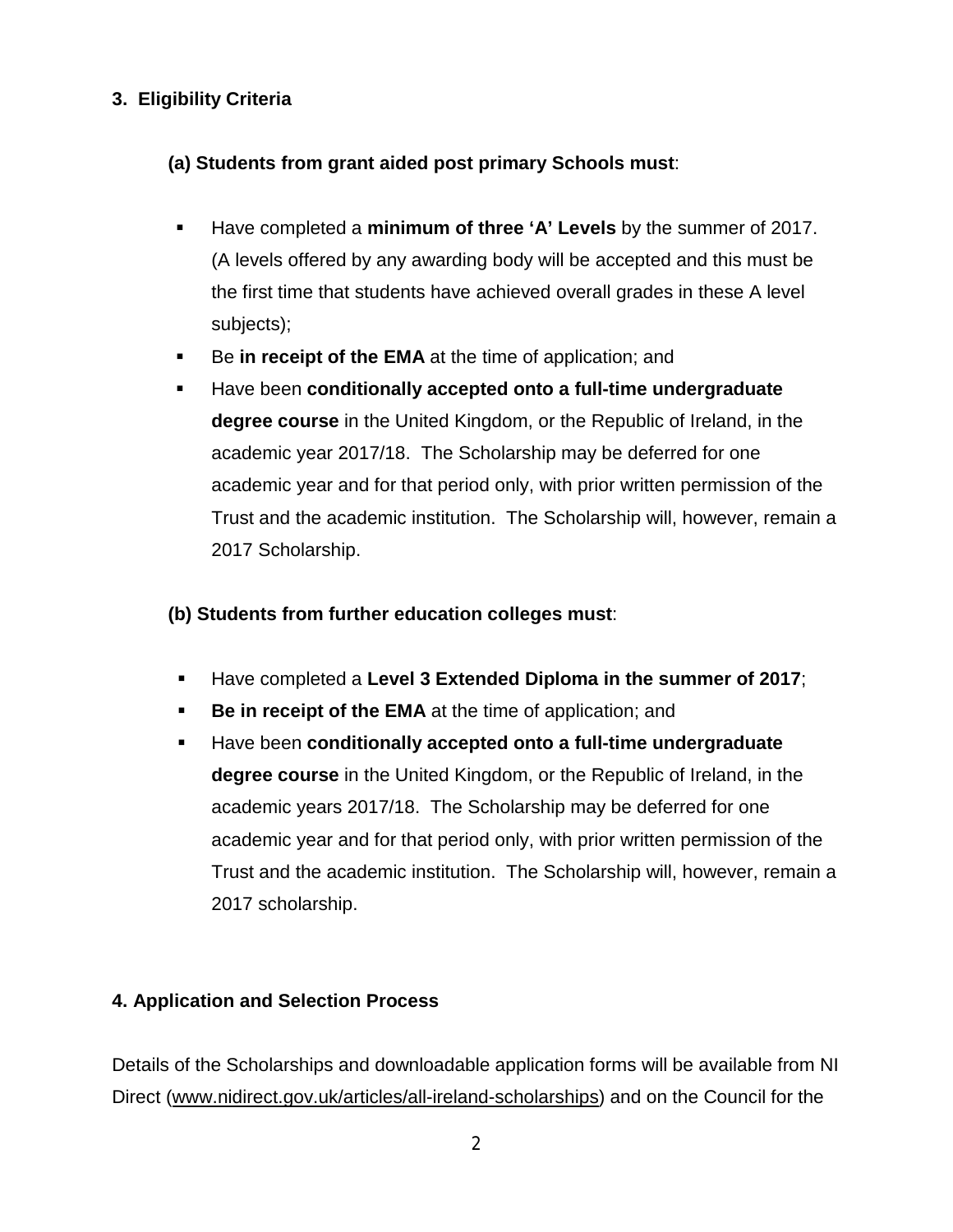Curriculum, Examinations and Assessment (CCEA) and Colleges Northern Ireland (Colleges NI) websites from 24 March 2017.

### **Section 4a: Students from grant aided post primary schools**

Application forms from students at grant aided post primary schools must be fully completed and either:

- Posted to AIS (QOS), Council for the Curriculum, Examinations and Assessment (CCEA), 29 Clarendon Road, Clarendon Dock, Belfast BT1 3BG *or*
- Emailed to [ais@ccea.org.uk](mailto:ais@ccea.org.uk)

To arrive **on or before the closing date of Friday 23 June 2017**.

Please note that the following **will not** be considered:

- Application forms submitted after the closing date of 23 June 2017
- Application forms which are not fully completed
- Applications submitted on forms from previous years.

In addition, as awarding organisations issue A Level results directly to schools and a centralised results list is not published, students from grant aided post primary schools will be required to provide CCEA with a **photocopy** of their **Candidate Statement of Results** and a completed **Confirmation of A Level Results form**, which is also available to download from the websites mentioned above. These must be returned to CCEA **on or before 25 August 2017.**

Please do **not** send original Candidate Statement of Results.

**Late applications will not be considered and failure to provide CCEA with the completed Confirmation of A Level Results form and a photocopy of the**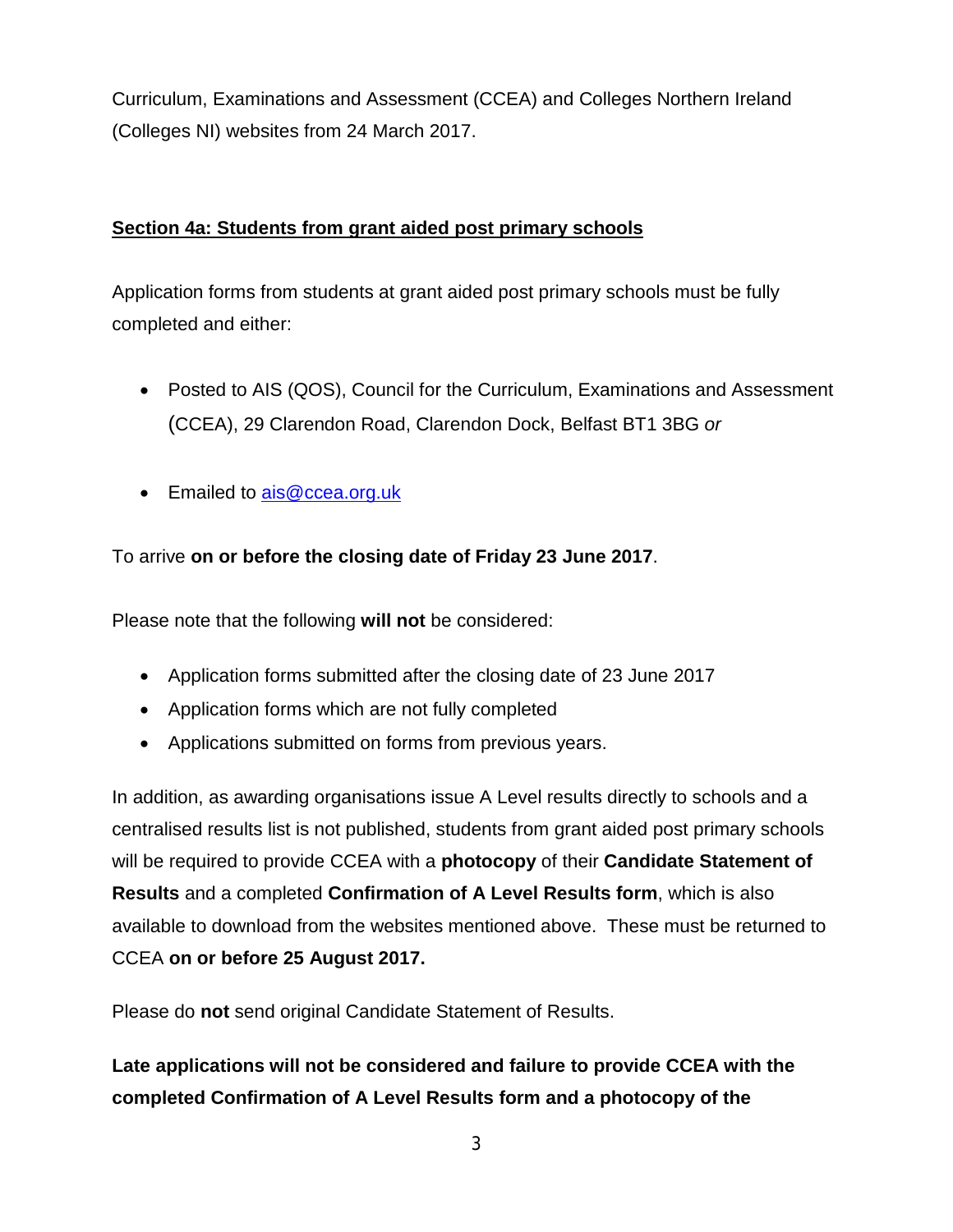### **Candidate Statement of Results will result in the application being withdrawn.**

In early August DfE will email each post primary school applicant, who has provided an email address on their nomination form, with a reminder to provide CCEA with the Confirmation of A Level Results form accompanied by a **photocopy** of their Candidate Statement of Results.

### **Re-marks**

Re-marks will be taken into account. Students applying for re-marks must indicate this clearly on their Confirmation of A Level Results form and should ensure that they submit this along with a photocopy of their Candidate Statement of Results on or before the closing date of 29 August 2017, even if they have not received the results of re-mark(s) by then. Students should apply for any re-marks as soon as possible after they receive their A level results using Priority Service 2. The results of Priority Service 2 re-marks should be known by 31 August 2017, and these results should be sent immediately to CCEA to arrive with CCEA **no later than 1 September 2017.**

# **If seeking a re-mark on receipt of results pupils are strongly advised to submit the application for a re-mark as soon as possible.**

CCEA will determine the academic performance (based on the average percentage uniform mark across a student's best three A level subjects) of those students who applied for the Scholarship and will provide a ranked list of all applicants to the Department for the Economy (DfE). DfE will identify students eligible for receipt of the Scholarship based upon the selection criteria**.** DfE will then notify those in contention for the Scholarship by the end of September 2017.

**Failure to provide CCEA with all the details requested on the Confirmation of A Level Results form and with a photocopy of the Candidate Statement of Results form will result in the application being withdrawn.**

4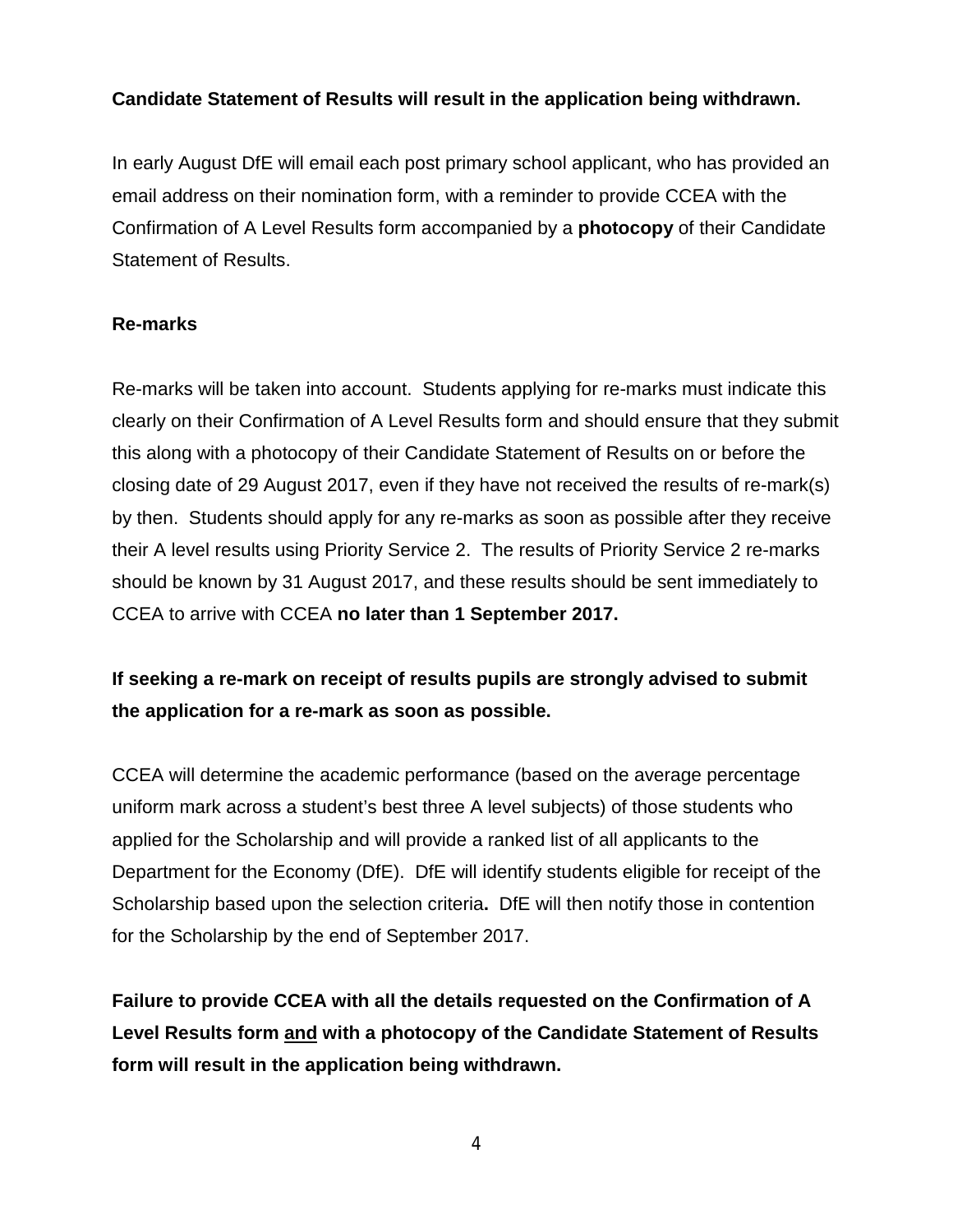In order to satisfy the Trustees' requirement that a minimum of two Scholarships are awarded per county, the following process will be used:

- The two per county requirement will be met from the ranked list of applicants from the school sector based on the student's home address.
- The remaining Scholarships will be allocated to those next in this ranked list.

# **Section 4b: Students from further education colleges (FE colleges)**

Application forms from students at further education colleges must be fully completed and either:

- Posted to Colleges Northern Ireland (Colleges NI), 39A Stockman's Way, Belfast, Co. Antrim, BT9 7ET *or*
- Emailed to [karen.lennon@collegesni.ac.uk](mailto:karen.lennon@collegesni.ac.uk)

# To arrive **on or before the closing date of Friday 23 June 2017**.

Please note that the following **will not** be considered:

- Application forms submitted after the closing date of 23 June 2017
- Application forms which are not fully completed
- Applications submitted on forms from previous years.

Copies of the official Level 3 Extended Diploma/Notification of Performance form must be sent to Colleges Northern Ireland by **Friday 25 August 2017**. Please **do not** send original result documentation.

**Failure to provide Colleges Northern Ireland with the official Level 3 Extended Diploma/Notification of Performance form will result in the application being withdrawn.**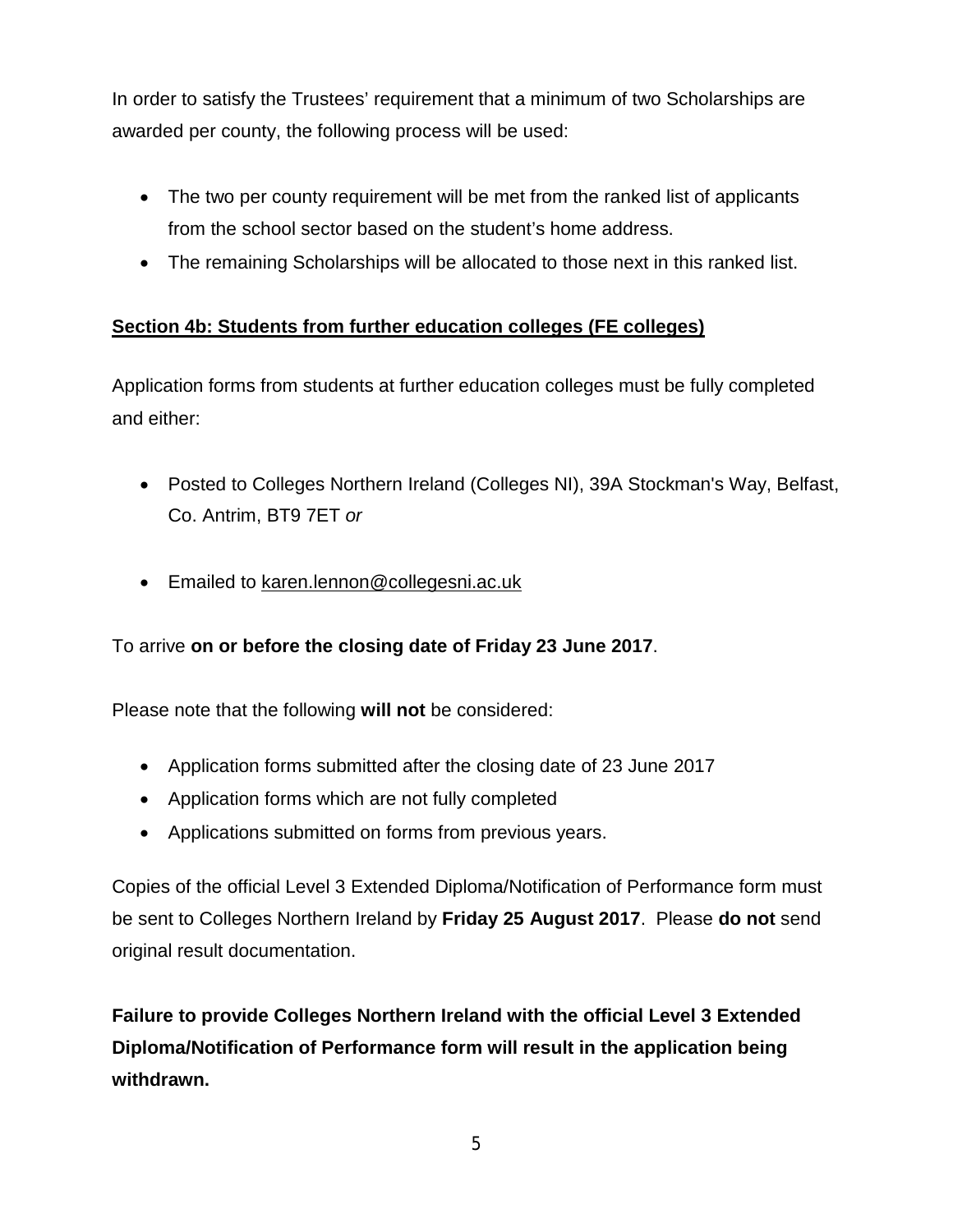Colleges Northern Ireland will establish a panel to rank in merit order the list of candidates that have applied for the Scholarship and successfully completed a Level 3 Extended Diploma in the summer of 2017.

In the result of a dead heat situation arising the following criteria will be applied. The applicants will be ranked according to – those students who obtained 18 Distinctions or more in their Level 3 Extended Diploma Modules and ranked according to those who had the highest Unit levels and Credit values.

Colleges Northern Ireland will provide DfE with the ranked list of candidates and will also confirm that those candidates are in receipt of an EMA. The top 6 performers from the FE sector will be identified from the ranked list.

### **All Applicants**

DfE, on behalf of the Trust, will notify those applicants in contention for the Scholarship by the end of September 2017. Applicants will be asked to confirm, in writing, that he/she intends to enter a full-time undergraduate degree course in the United Kingdom, or the Republic of Ireland, in September/October 2017. Applicants who are intending to defer their university place must inform DfE and must also confirm that their chosen university has agreed to defer their place for the period of deferral.

They must also confirm that they allow all their relevant details to be given to the Trust. Failure to provide confirmation by the date specified in the letter will result in the applicant's name being withdrawn.

**Unsuccessful candidates will not be notified**. If you do not receive notification from DfE by the end of September 2017 stating that you are in contention for the Scholarship, your application has been unsuccessful.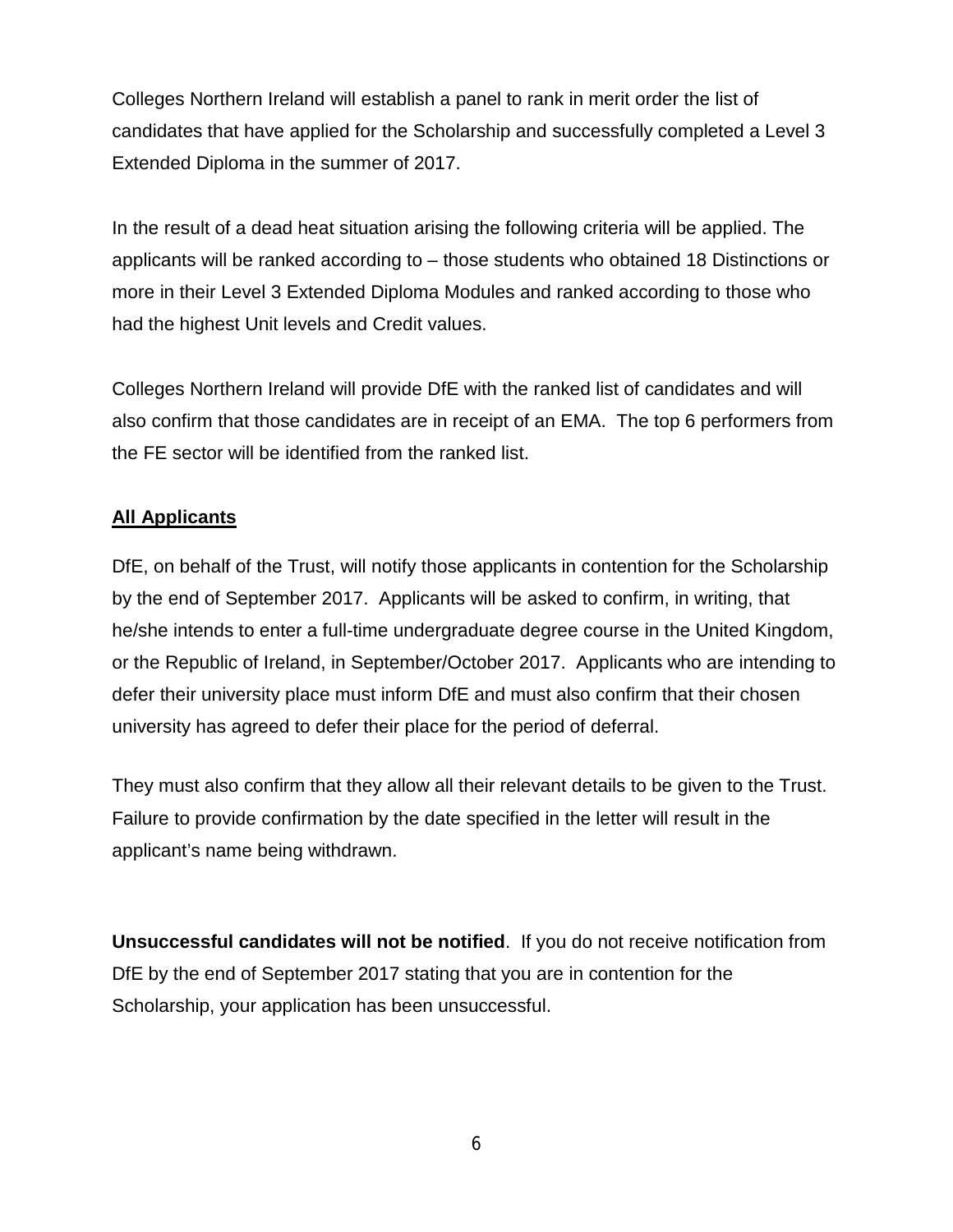### **5. Scholarship Offers**

The Trust will contact applicants identified by DfE regarding a formal Scholarship offer. The successful candidates must accept the Scholarship offer within the timeframe specified, or the offer will be withdrawn. The right to withdraw an offer is maintained, where information given by the applicant is false, misleading or incomplete.

# **6. Conditions Attached to Scholarship Offers**

Every applicant to whom a Scholarship is offered must fulfil the terms and conditions of the Scholarship, together with the entry requirements for the degree course. Scholarship holders will be expected to fulfil the regulations stipulated by their institution and undergo all compulsory examinations as required for their undergraduate course.

It will not be permissible for a Scholarship holder to be in receipt of:

- (i) a scholarship awarded by another scholarship or trust
- (ii) any award paid by a public body or
- (iii) the equivalent in another EU member state.

The exclusions do not include the awards of scholarships, prizes or bursaries by the institution attended or any statutory support granted to an eligible student taking a designated higher education course under the Education (Student Support) Regulations (Northern Ireland) 2010.

It shall be a condition of the Scholarship that the candidate authorises the Department for The Economy to transfer any information regarding the award to the Trust and to transfer any personal information regarding the award to a database.

### **7. Value of Scholarship**

The annual value of the Scholarship is £5,500 for academic year 2017/18.